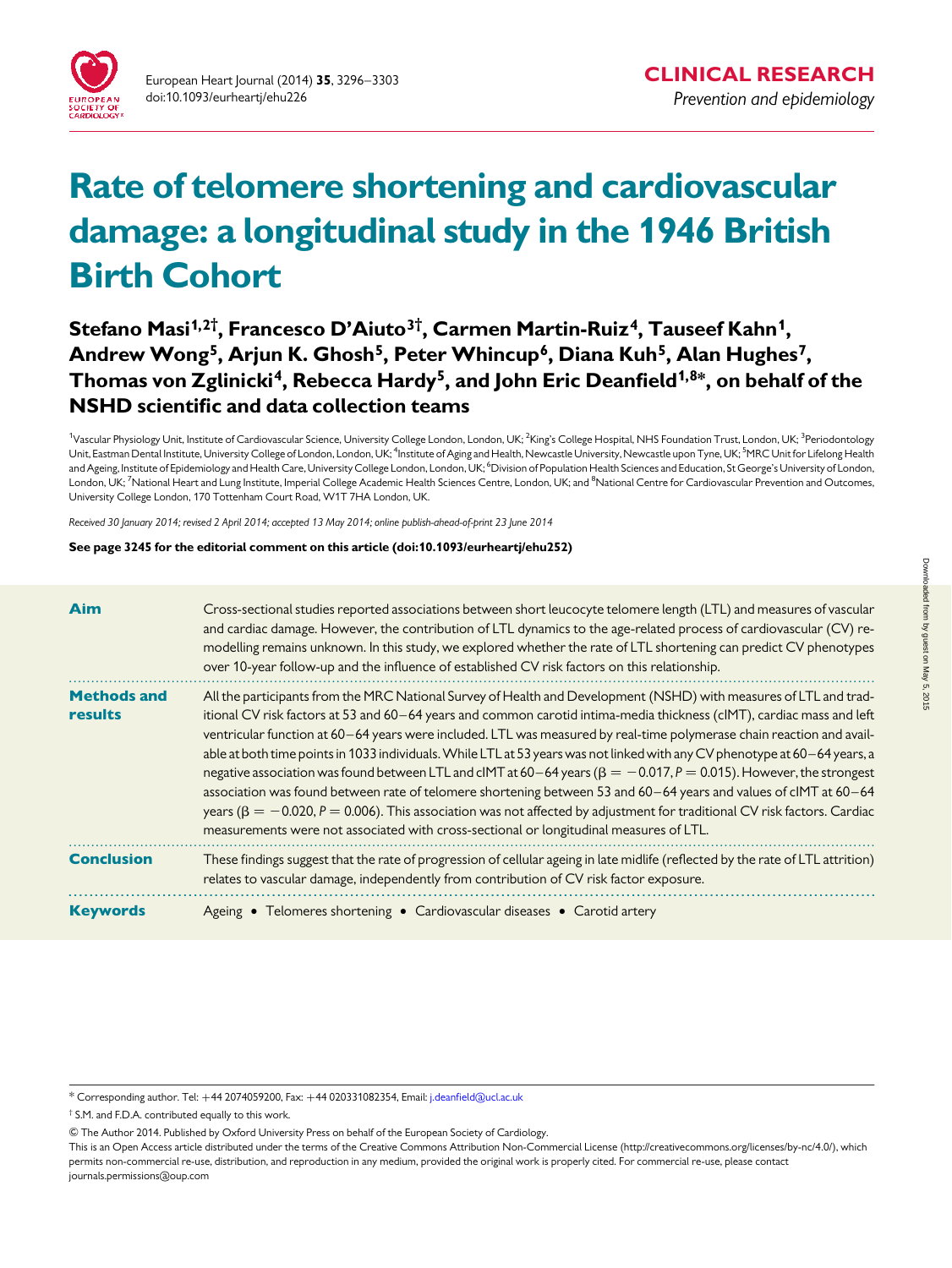## Translational Perspective

This is the first report to analyse the relationship between a marker of cellular ageing (LTL) and a full range of subclinical measures of cardiovascular disease. We found an association between the dynamic change of LTL and subclinical measures of atherosclerosis. This association remained significant following multiple adjustments for cardiovascular risk factors, behavioural, and socio-economic factors. In contrast, no associations were found with the cardiac phenotype. Our results support the hypothesisthat biological pathwaysregulating cellularageing can influence the evolution of cardiovascular disease in humans.

# Introduction

Telomeres are multiple repetitions of standard DNA sequences  $(TTAGGG)<sub>n</sub>$ , which cap the ends of eukaryotic chromosomes and protect them from aberration and fusion.<sup>[1](#page-6-0)</sup> As DNA polymerase cannot fully replicate the 3′ end of linear DNA, somatic cell replication results in aprogressive loss of telomeres repeats, a process even-tually resulting in cellular senescence or apoptosis.<sup>[2](#page-6-0)</sup> The recent availability of high throughput assays to measure telomere length on peripheral leucocytes (leucocyte telomere length, LTL) has allowed investigation into the role of telomere length biology in the evolution of cardiovascular (CV) disease. This has led to several observational studies reporting cross-sectional associations between LTL, levels of CV risk factors<sup>[3](#page-6-0)</sup> and clinical<sup>[4](#page-6-0)</sup> or subclinical<sup>5</sup> measures of CV damage. Consequently, LTL has been suggested as a novel marker of CV ageing, integrating the cumulative lifetime burden of genetic factors and environmental stressors involved in the evolution of CV damage. It remains unknown, however, whether CV phenotypes in mid and later life are influenced by the dynamic change of LTL, and whether any such associations are independent of traditional CV risk factors.

The MRC National Survey of Health and Development (NSHD, also known as the 1946 British Birth Cohort) is the oldest of the British Birth Cohort studies,<sup>[6](#page-6-0)</sup> and is unique in providing measures of LTL and CV risk factors atthe ages of 53 and 60–64 years, together with a characterization of the cardiac and vascular phenotypes at the later time point. The aim of this study was to determine whether the rate of LTL shortening over 10 years predicts cardiac and vascular phenotypes independent of established CV risk factors.

# **Methods**

## Population and cardiovascular risk factors assessment

The MRC NSHD is a social class stratified sample of all singleton births to married parents in England, Scotland, and Wales during 1 week in March 1946. LTL measures were available in 1033 participants at both 53- and 64-year follow-up visits. The 53-year visit was performed at home by a team of trained nurses while at 60–64 year participants were invited to attend one of six clinical research facilities (CRFs) across Britain or, if they were unable or unwilling to travel, to have a research nurse visit them at home.<sup>[7](#page-6-0)</sup> More details on the assessment of CV risk factors are reported in the [Supplementary material online](http://eurheartj.oxfordjournals.org/lookup/suppl/doi:10.1093/eurheartj/ehu226/-/DC1). Ethical approval for the study was obtained from the Greater Manchester Local Research Ethics Committee and the Scotland A Research Ethics Committee for the 60–64 years collection and from the Multicentre Research Ethics Committee for the 53 years collection. Written, informed consent was obtained from the study member for each component of each data collection.

## Leucocyte telomere length assay

At both ages, DNA was extracted from frozen EDTA blood samples using Puregene DNA isolation kits (Flowgen, Leicestershire, UK).<sup>[8](#page-6-0)</sup> LTL at both ages was measured in the same laboratory according to a previously validated real-time polymerase chain reaction technique in a blinded fashion.<sup>[9](#page-6-0)</sup> More details on the method used to measure LTL are reported in the [Supplementary material online](http://eurheartj.oxfordjournals.org/lookup/suppl/doi:10.1093/eurheartj/ehu226/-/DC1).

## Vascular phenotype

The right and left common carotid arteries (cIMT) were imaged longitudinally, 1 cm proximal to the carotid bifurcation following a standardized protocol.<sup>[10](#page-6-0)</sup> All measures were undertaken using an ultrasound scanner (Vivid I or Vivid 7, GE Healthcare) with a high-resolution probe (12 MHz). More details on the methods used for image acquisition and analysis are reported in the [Supplementary material online](http://eurheartj.oxfordjournals.org/lookup/suppl/doi:10.1093/eurheartj/ehu226/-/DC1).

## Cardiac phenotype

Echocardiography was performed by a trained, experienced sonographer using GE Vivid I machines. Echocardiographic images were obtained from parasternal long-axis and short-axis, apical five-chamber, fourchamber, three-chamber, two-chamber and aortic views along with conventional and tissue Doppler in the four-chamber view. Image analysis, including wall and chamber measurements for the evaluation of left ventricular mass, ejection fraction, and diastolic function, was undertaken in a single core laboratory according to ASE/EAE guidelines<sup>[11](#page-6-0)</sup> by three experienced readers blinded to patient identity using the GE EchoPac software (GE CT, USA). The left ventricular mass (LVM) was indexed to the body surface area (LVM/BSA).

Quality assurance of echocardiography was performed throughout the study and blind duplicate reading reproducibility studies were carried out to establish inter- and intra-reader reliability. These showed excellent reproducibility (intra-class correlation coefficients were  $>0.9$ ).

### Statistical analysis

Linear regression models were used to investigate the unadjusted association between LTL at 53 years, LTL at 60–64 years and their difference with each measure of vascular (cIMT) and cardiac phenotype at 60–64 years. A series of multiple regression models were then fitted to examine whether the traditional CV risk factors and other potential confounders influenced any associations observed between LTL and the vascular and cardiac phenotypes. More details on the statistical methods are reported in the [Supplementary material online](http://eurheartj.oxfordjournals.org/lookup/suppl/doi:10.1093/eurheartj/ehu226/-/DC1).

# **Results**

## Descriptive statistics

Characteristics of the study population at both time points are shown in Table [1](#page-2-0). Not all individuals with LTL at 53 years had a measure of LTL at 60–64 years. However, the characteristics at age 53 years of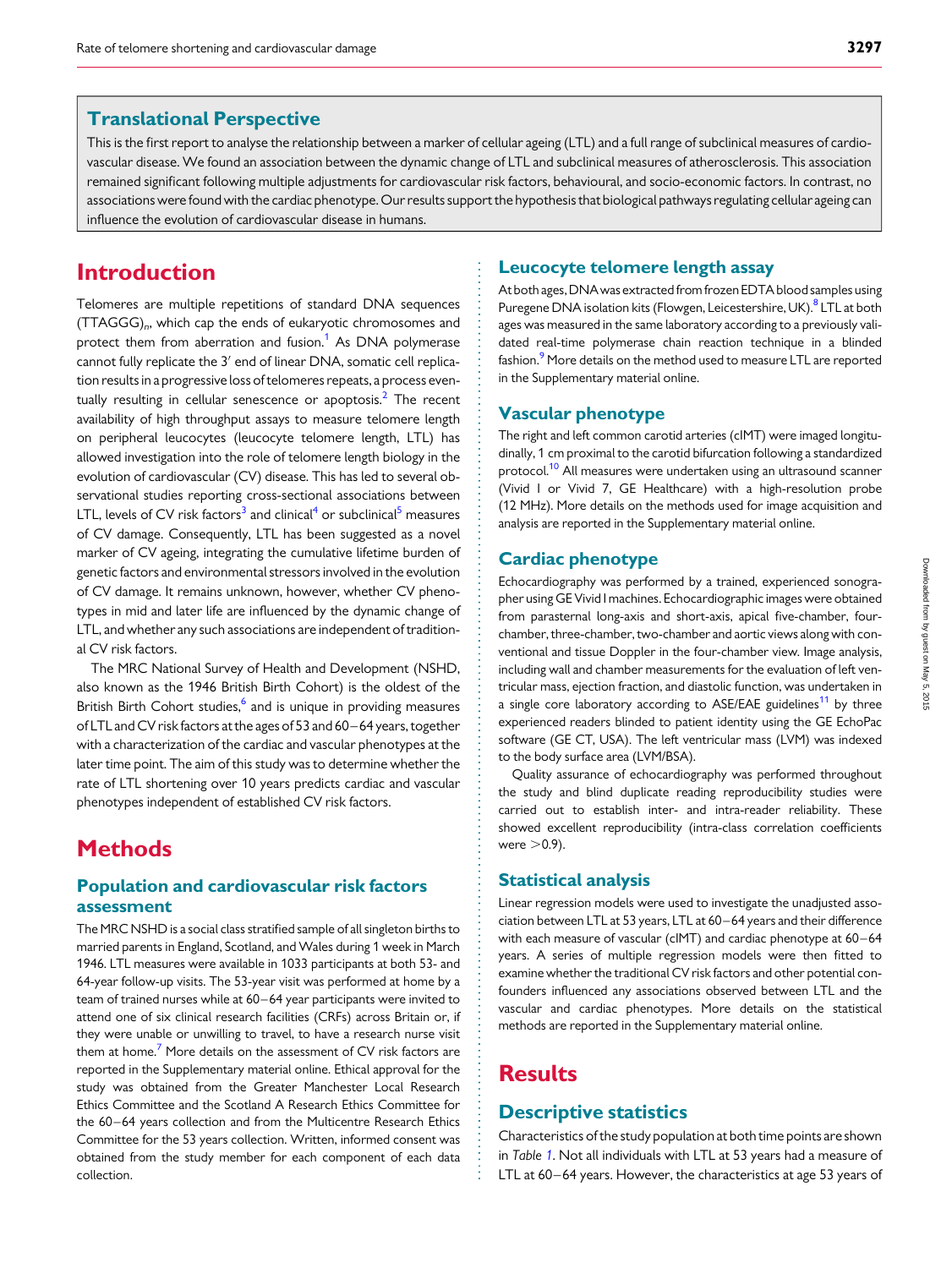|                                    | At 53 years<br>$(n = 2611)$ | At 60-64 years<br>$(n = 1207)$ | At 53 years with LTL measures<br>at follow-up ( $n = 1033$ ) | At 53 years without LTL measures<br>at follow-up ( $n = 1602$ ) |
|------------------------------------|-----------------------------|--------------------------------|--------------------------------------------------------------|-----------------------------------------------------------------|
| Gender, male (%)                   | 1297 (49.7)                 |                                | 488 (47.2)                                                   | 809 (51.3)                                                      |
| BMI, kg/m <sup>2</sup>             | $27.34 \pm 4.65$            | $27.93 \pm 4.88$               | $27.20 \pm 4.46$                                             | 24.40 $\pm$ 4.47                                                |
| Systolic BP, mmHg                  | $136 \pm 20$                | 137 $\pm$ 8                    | $136 + 20$                                                   | $136 \pm 20$                                                    |
| Diastolic BP, mmHg                 | $84 \pm 12$                 | 18 $\pm$ 10                    | $84 \pm 12$                                                  | $84 \pm 12$                                                     |
| HbA1c, $\%^a$                      | $5.63 \pm 0.69$             | 5.81 $\pm$ 0.71                | 5.61 $\pm$ 0.57                                              | $5.70 \pm 0.76$                                                 |
| Cholesterol, mmol/L <sup>a</sup>   | $5.99 \pm 1.08$             | $5.53 \pm 1.19$                | 6.08 $\pm$ 1.07                                              | 6.09 $\pm$ 1.09                                                 |
| Triglycerides, mmol/L <sup>a</sup> | $1.78 \pm 1.49$             | $1.16 \pm 0.78$                | $2.08 \pm 1.42$                                              | $2.16 \pm 1.53$                                                 |
| $HDL$ , mmol/ $L^a$                | $1.59 \pm 0.48$             | $1.54 \pm 0.41$                | $1.67 + 0.47$                                                | $1.66 \pm 0.49$                                                 |
| clMT, mm                           |                             | $0.683 \pm 0.129$              |                                                              |                                                                 |
| R_clMT, mm                         |                             | $0.666 \pm 0.134$              |                                                              |                                                                 |
| L_clMT, mm                         |                             | $0.692 \pm 0.151$              |                                                              |                                                                 |
| Ejec. Fr., $%$                     |                             | 68 $\pm$ 10                    |                                                              |                                                                 |
| LA Dia., mm                        |                             | 3.81 $\pm$ 0.57                |                                                              |                                                                 |
| LVM/BSA, $g/m2$                    |                             | $92.46 \pm 27.12$              |                                                              |                                                                 |
| E/A ratio                          |                             | $0.97 \pm 0.27$                |                                                              |                                                                 |
| $LTL$ (bp)                         | 5646 $\pm$ 1925             | 4285 $\pm$ 1309                | 5553 $\pm$ 1733                                              | 5555 $\pm$ 1755                                                 |

<span id="page-2-0"></span>

|  |  | Table I Demographic, anthropometric, and biochemical parameters |  |  |
|--|--|-----------------------------------------------------------------|--|--|
|--|--|-----------------------------------------------------------------|--|--|

Values are presented as mean  $\pm$  standard deviation.

 $^{\rm a}$ Geometric mean  $\pm$  standard deviation or absolute number of participants and percentages (%).

cIMT, average carotid artery; R\_cIMT, right carotid artery; L\_cIMT, left carotid artery; LAD, left atrial diameter; LVEF, left ventricular ejection fraction; LVM/BSA, left ventricular mass indexed to body surface area; E/A ratio, ratio between early and late mitral inflow velocity.

the groups with and without an LTL measure at 60–64 years were similar. Overall, the population was overweight with relatively high levels of systolic blood pressure and tendency to high levels of cholesterol and HbA1c. However, values of cIMT and cardiac measures were consistent with a relatively healthy population with largely normal left ventricular systolic and diastolic function, normal cIMT, and normal cardiac structure. [Table 1S](http://eurheartj.oxfordjournals.org/lookup/suppl/doi:10.1093/eurheartj/ehu226/-/DC1) (Supplementary material online) shows the characteristics of the population based on tertiles of LTL changes. Only HDL-cholesterol varied significantly across the categories of rate of change in LTL.

## Associations between leucocyte telomere length at 53 and 60–64 years and cardiovascular phenotypes

LTL at 53 years was not associated with vascular (cIMT) measures at 60–64 years (Figure [1](#page-3-0)A). Similarly, there was no evidence of associations between LTL at 53 years and any of the cardiac phenotypes at 60–64 years old [\(Supplementary material online,](http://eurheartj.oxfordjournals.org/lookup/suppl/doi:10.1093/eurheartj/ehu226/-/DC1) Table S1).

At the age of 60–64 years, LTL was inversely associated with cIMT [regression coefficient ( $\beta$ ) = -0.017 mm per 1 standard deviation (SD) LTL; 95% confidence interval (CI):  $-0.031$ ,  $-0.003$ ; P = 0.0[1](#page-3-0)5;  $R^2 = 0.005$ ] (Figure 1B and [Supplementary material online,](http://eurheartj.oxfordjournals.org/lookup/suppl/doi:10.1093/eurheartj/ehu226/-/DC1) [Table S2](http://eurheartj.oxfordjournals.org/lookup/suppl/doi:10.1093/eurheartj/ehu226/-/DC1)). The association was greatly attenuated in the adjusted model (Model 2) (total cholesterol, systolic blood pressure at age 60–64, socio-economic status, medications use, clinic centre, and past history of myocardial infarction) ( $\beta = -0.008$ ; 95% CI:  $-0.023$ , 0.006; P = 0.257; R<sup>2</sup> = 0.07). Addition of LTL measure at 60–64 years in the fully adjusted model (model 2) did not substantially increase the overall model fit  $(R^2 \text{ change} = 0.005,$ 

 $P = 0.134$ ). No associations were observed between LTL at 60–64 years and cardiac measurements ([Supplementary material online,](http://eurheartj.oxfordjournals.org/lookup/suppl/doi:10.1093/eurheartj/ehu226/-/DC1) [Table S2](http://eurheartj.oxfordjournals.org/lookup/suppl/doi:10.1093/eurheartj/ehu226/-/DC1)).

## Associations between longitudinal change of leucocyte telomere length and cardiovascular phenotypes

In 74% of participants, there was telomere shortening over the follow-up (Figure [2](#page-4-0)). A greater decrease in LTL change between the ages of 53 and 60–64 years was associated with thicker cIMT at 60–64 years old (unadjusted model:  $\beta = -0.020$  mm per 1 SD decrease in LTL; 95% CI:  $-0.027$ ,  $-0.005$ ;  $P = 0.006$ ;  $R^2 = 0.008$ ) (Table  $2$  and Figure  $2$ ). The strength of this association was not affected by multiple adjustment (model 3:  $\beta = -0.016$ , 95% Cl: -0.029,  $-0.002$  $-0.002$ ; P = 0.022; R<sup>2</sup> = 0.12) (Table 2). Addition of LTL change in the fully adjusted model (model 3) only slightly increased the overall model fit ( $R^2$  change = 0.007, P = 0.108). This association was linear so that the association with cIMT was observed in individuals with telomere elongation and those with telomere shortening. The right cIMT showed very similar findings, with the left showing a somewhat weaker association (Table [2](#page-4-0)). No associations were found between changes in LTL and cardiac phenotype measures of left ventricular mass, ejection fraction, and diastolic function (data not shown).

Similarly, a greater shortening of LTL was associated with higher odds of increased cIMT [OR (95% CI) per one SD of LTL  $= 1.83$  $(1.03-3.25)$ ;  $P = 0.038$ ]. Individuals diagnosed with carotid plaques had higher shortening of LTL during the follow-up compared with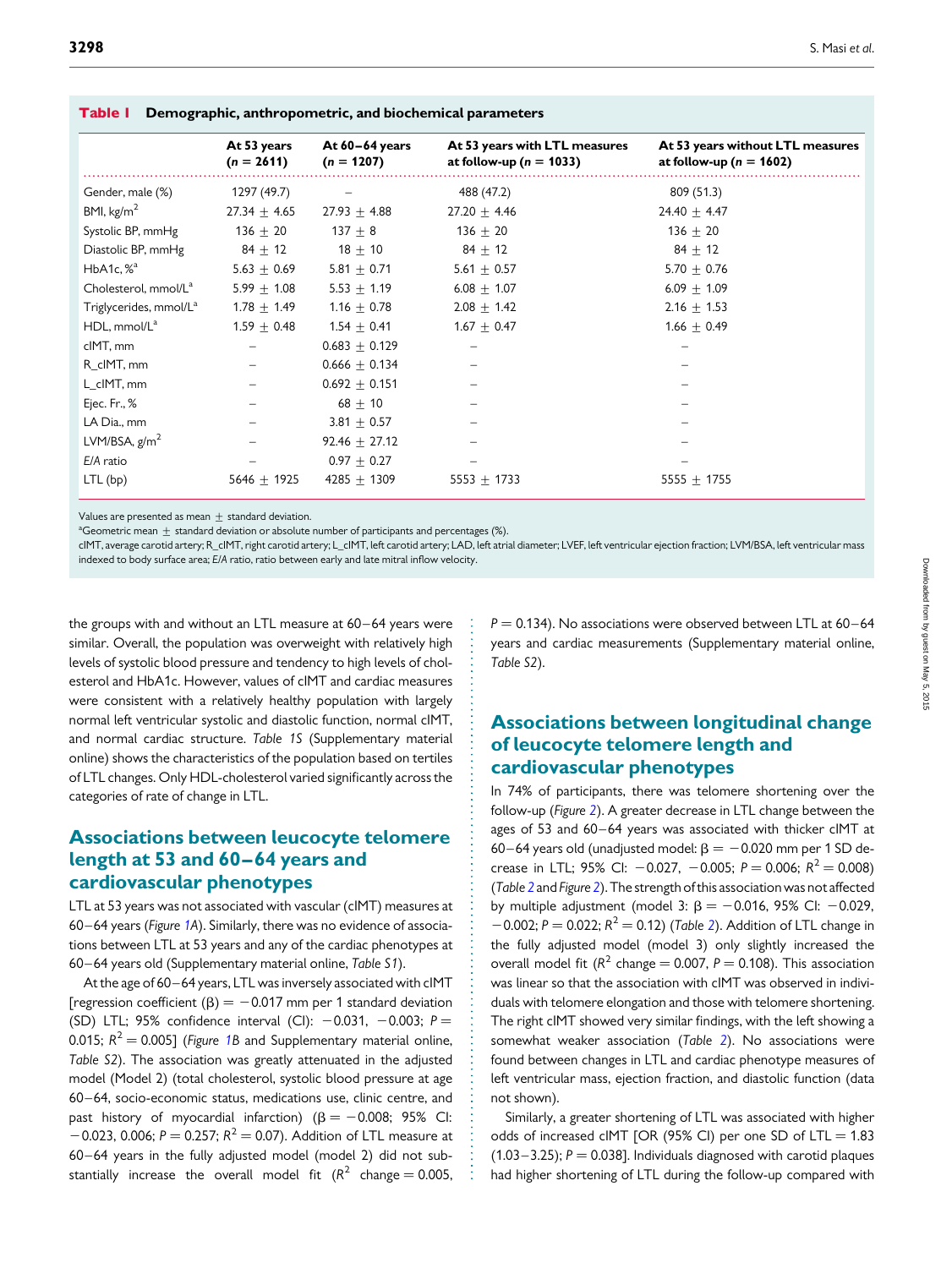<span id="page-3-0"></span>

Figure 1 Scatter plot of leucocyte telomere length (bp) measured at 53 years. (A)  $(R = 0.031, P = 0.271, n = 1261)$  and at 60–64 years (B)  $(R = -0.075, P = 0.046, n = 717)$  against values of carotid intima-media thickness (mm) measured at 60–64 years. Spearman rank correlation analyses were performed. The line represents the regression line for the unadjusted analysis.

those without plaques ( $P < 0.01$ ). Sensitivity analysis did not affect the results.

# **Discussion**

This is the first study, to our knowledge, to explore the association between changes in LTL over 10 years and CV phenotypes. We found, using data from a nationally representative cohort of 60– 64-year-old men and women, that a faster rate of decrease in LTL over 10 years was associated with increased cIMT. This association was seen in participants with both elongation and shortening of LTL and persisted after adjustment for potential confounders and mediators. Furthermore, single measures and longitudinal variations

of LTL were not related with cardiac phenotypes. These results suggest that, over and above the contribution of classic CV risk factor exposure, a small proportion of the variation in vascular phenotype in late midlife relates to mechanisms regulating the rate of cellular ageing.

Several studies have reported cross-sectional associations between shorter LTL with subclinical and clinical markers of atherosclerosis. $4.5$  We have shown that the negative relationship between LTL and cIMT described in previous studies is likely to be consequent to a faster rate of LTL change during the lifespan. This suggests that, either regulation of LTL dynamics has a role in the evolution of vascular disease, or that the processes of cellular ageing and atherosclerosis are influenced by similar factors and proceed in parallel. A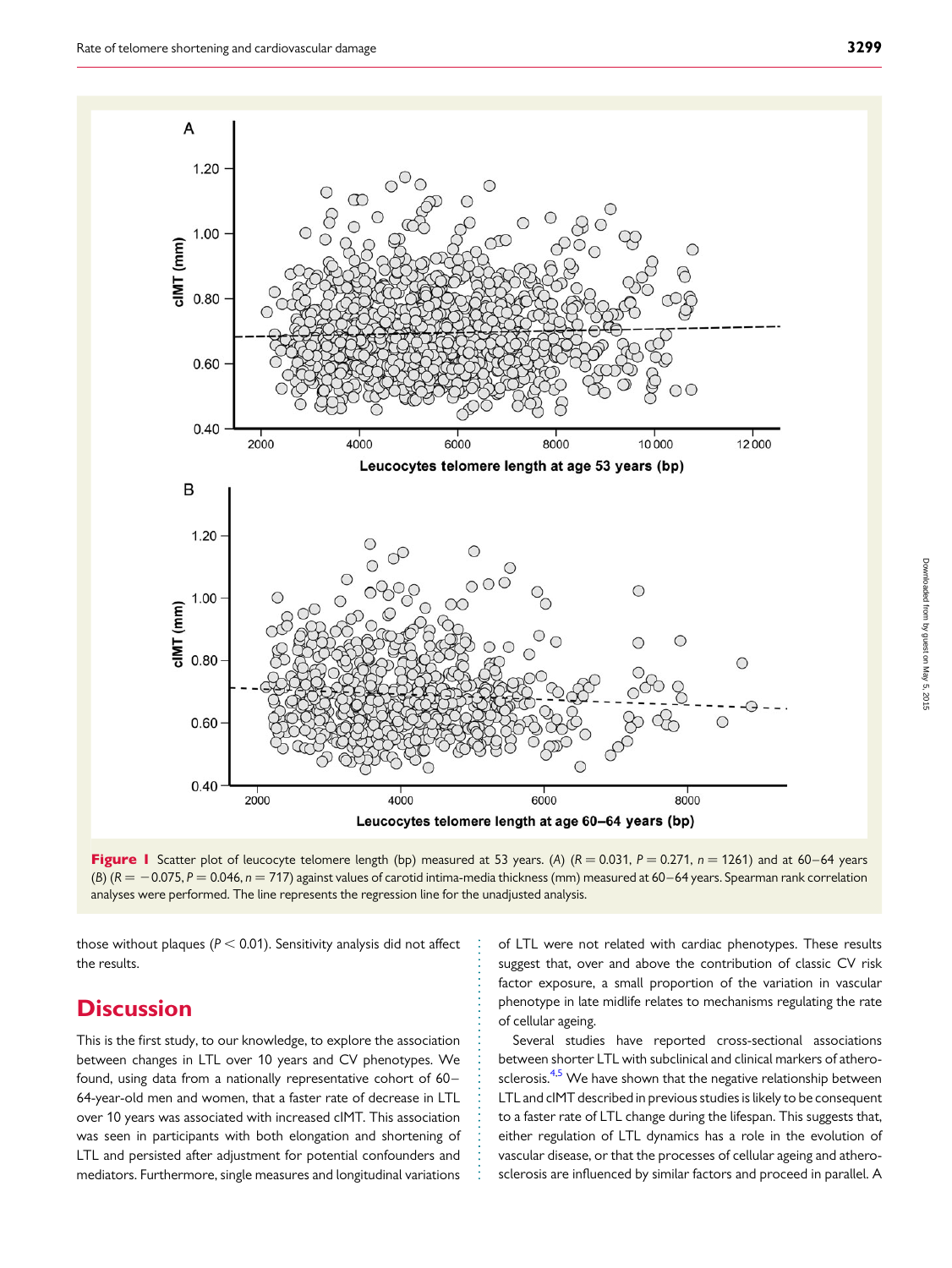<span id="page-4-0"></span>

Figure 2 Scatter plot of relative change in leucocyte telomere length (%) during the follow-up and values of carotid intima-media thickness at 60-64 years. Relative change in LTL ¼ {[LTL (bp) at 60–64 years] – [LTL (bp) at 53 years]}/[LTL (bp) at 53 years] \* 100. Values of carotid intima-media thickness are unadjusted and the reference dashed line separates individuals with telomere elongation from those with telomere shortening during the follow-up. Individuals with leucocyte telomere length shortening during the follow-up have increased values of carotid intima-media thickness at 60–64 years ( $R = -0.10; P = 0.01$ ).

Table 2 Mean difference (regression coefficient) of cardiovascular phenotypes per 1 SD higher change in leucocyte telomere length (change conditional to baseline leucocyte telomere length)

|            | cIMT (mm)                        |         | R cIMT (mm)                      |         | L $clMT$ (mm)                    |         |
|------------|----------------------------------|---------|----------------------------------|---------|----------------------------------|---------|
|            | $\beta$ (95% CI)                 | P-value | $\beta$ (95% CI)                 | P-value | $\beta$ (95% CI)                 | P-value |
| Unadiusted | $-0.020$ ( $-0.027$ ; $-0.005$ ) | 0.006   | $-0.019(-0.032; -0.006)$         | 0.004   | $-0.014$ ( $-0.027$ ; $-0.001$ ) | 0.033   |
| Model 1    | $-0.015$ ( $-0.026$ ; $-0.003$ ) | 0.011   | $-0.019(-0.032; -0.006)$         | 0.005   | $-0.012$ ( $-0.025$ ; $-0.001$ ) | 0.068   |
| Model 2    | $-0.017(-0.030;-0.003)$          | 0.007   | $-0.018$ ( $-0.035$ ; $-0.005$ ) | 0.009   | $-0.014$ ( $-0.029$ ; $-0.001$ ) | 0.074   |
| Model 3    | $-0.016$ ( $-0.029$ ; $-0.002$ ) | 0.022   | $-0.017(-0.033; -0.003)$         | 0.012   | $-0.015$ ( $-0.030$ ; $-0.001$ ) | 0.052   |

LTL measures and all other confounders available in 672 participants at 53 and 64 years follow-up.

Generalized linear model; Model 1 = age difference in years, gender, smoking status 99, difference in BMI (99-09); Model 2 = Model 1+ cholesterol 2009, systolic BP 2009, socio-economic status, anti-inflammatory use, OAC, lipid lowering, clinic centre and history of MI; Model 3 = CVD risk SCORES (including age, gender, smoking, total- and HDL-cholesterol, systolic blood pressure) based on the SCORE charts, difference in BMI (99–09), socio-economic status, anti-inflammatory use, OAC, lipid lowering and clinic centre

cIMT, average carotid artery; R\_cIMT, right carotid artery; L\_cIMT, left carotid artery.

recent subanalysis of the Cardiovascular Health Study supports the first hypothesis, suggesting acausal relationship between ageing pathways and risk of CV disease.<sup>12</sup> The ability of LTL to directly influence the evolution of vascular damage could lie on the unique feature of LTL to mirror telomere dynamics in haematopoietic stem cells  $(HSCs).<sup>13</sup>$  $(HSCs).<sup>13</sup>$  $(HSCs).<sup>13</sup>$  As these cells also represent the haematological precursors of endothelial progenitor cells, a faster rate of LTL shortening may reflect a faster rate of telomere attrition in HSC reserves, ultimately resulting in a limited ability of the bone marrow to supply an

adequate number of endothelial progenitor cells for effective repar-ation of vascular damage.<sup>[14](#page-6-0)</sup> On the other hand, several studies have supported the second hypothesis, suggesting oxidative stress as a potential mediator of the association between shorter LTL and higher levels of vascular damage. Oxidative stress exposure is currently con-sidered the main driver of atherosclerosis.<sup>[15](#page-6-0)</sup> Similarly, an elevated burden of oxidative stress may result in a faster rate of LTL attrition by increasing the oxidative stress-mediated damage to the telomere sequence.<sup>[16](#page-6-0)-[18](#page-6-0)</sup> Therefore, exposure to increased levels of oxidative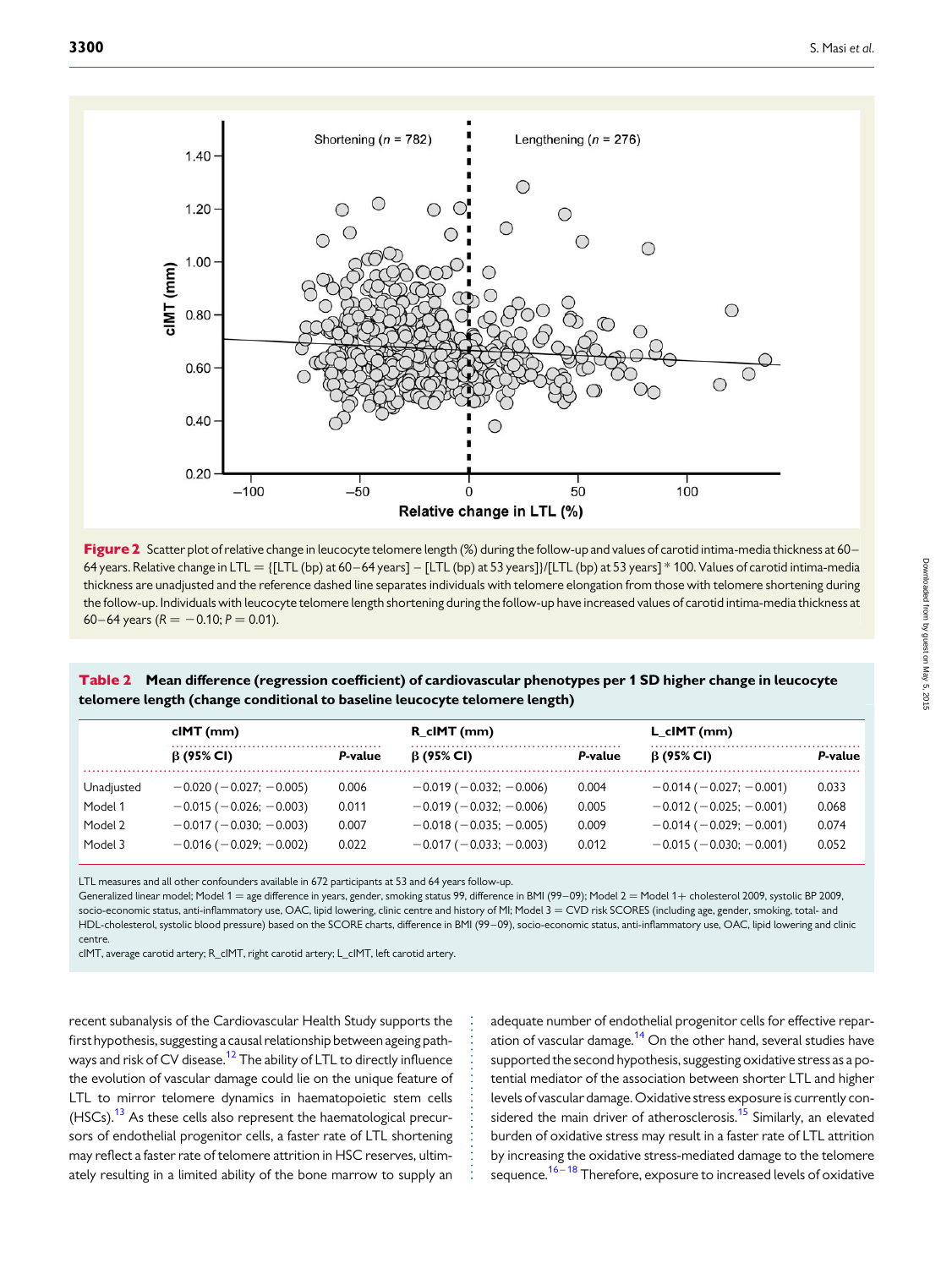stress may explain the parallel evolution of vascular damage and telomere attrition, potentially accounting for our findings.

Several studies have reported cross-sectional associations between LTL and smoking, obesity, and levels of insulin resistance.<sup>[3](#page-6-0)</sup> Consequently, researchers have suggested an increased CV risk factor burden could represent the primary mediator of the association between LTL and vascular phenotype, leading to a faster rate of LTL shortening and vascular remodelling. Although this hypothesis cannot be excluded, the few investigations that have analysed the determinants of LTL shortening in healthy and diseased populations found limited or no influence of CV risk factors levels on the rate of LTL attrition.<sup>19-[21](#page-6-0)</sup> This evidence raised doubts on the ability of traditional CV risk factors to effectively influence LTL dynamics and to mediate its association with CV phenotypes. Our study demonstrates that the association between LTL dynamics and markers of CV disease is unlikely to be dependent on traditional CV risk factor exposure, suggesting that other factors (such as oxidative stress or genetic mechanisms regulating the progression of cellular ageing) could drive this association.

Inconsistent associations have been reported between LTL and LVM or left ventricular function. $22 - 24$  $22 - 24$  $22 - 24$  We did not find associations between single measures and longitudinal measures of LTL and cardiac phenotypes. Our results are in line with current understanding of the LTLbiologyand the processes regulating the mechanisms of myocardial remodelling. Given that the haematopoietic system is the most proliferative among human tissues, age-dependent telomere shortening in HSCs, as expressed in LTL dynamics, is unlikely to reflect the evolution of the ageing process of cells with slow turnover rate, such as cardiomyocytes. Our findings support this hypothesis and provide the first epidemiological evidence of a possible different role of LTL biology in the evolution of cardiac and vascular remodelling. In keeping with our results, previously reported data from a meta-analysis including NSHD did not documented associations between LTL and clinical measures of muscular ageing, such as per-ipheral muscle strength.<sup>[25](#page-6-0)</sup>

The MRC NSHD has a number of strengths for the investigation of LTL biology and its relationship with CV risk factors and phenotypes. Firstly,the10-yearfollow-upbetweenLTLmeasuresandtherelatively large number of participants included in the analysis represents the most important strengths. Indeed, the yearly rate of change of LTL is extremely low when compared to the ability of current LTL assays to detect small differences in telomere length.<sup>[26](#page-6-0)</sup> Consequently, changes in LTL overa long follow-up period and a large sample size are necessary to detect inter-individual variations in telomere attrition rates with confidence. Secondly, the acquisition of cIMT images was performed according to current guidelines.<sup>10</sup> Furthermore, the use of automated edge detection programme has enabled a considerable reduction in differences between readers and has minimized the risk of change in reading behaviour over time (reader drift). $27$  The high interclass correlation between readers and the presence of an average cIMT in keeping with reference values confirm the quality of our cIMT acquisition and analysis protocols. While longitudinal studies have documented uncertain utility of repeated cIMT measures for prediction of CV outcome, a single measure of cIMT remains a useful tool to identify people at higher CV risk. $^{28}$  $^{28}$  $^{28}$  The utility of this measure is strongly influenced by accuracy and standardization of the protocols for cIMT images acquisition and analysis. $27$  Finally, the availability of data on a wide range of established and novel CV risk factors and potential confoundersatbothages,where LTLwasmeasuredallowed,forthe first time, investigation of the independent contribution of LTL dynamics to CV phenotype.

Our report also has several limitations. The associations reported in this study are observational, and therefore no definitive conclusions can be made regarding causality. The proportion of cIMT variability explained by LTL dynamics is small and unlikely to be of clinical relevance. However, the aim of this paper was not to improve CV disease risk prediction by addition of a longitudinal measure of cellular ageing (such as LTL) to common CV risk factors, but to explore its relationship with a measure of vascular remodelling (surrogate outcome), to unravel possible new mechanisms of progression of atherosclerosis (i.e. biological pathways regulating cellular ageing). Furthermore, it should be highlighted that also the fully adjusted model including the continuous variable of future CVD risk (calculated with the SCORE charts) explains only a small proportion of the variability of cIMT in our population. This could be explained by the fact that our cohort comprises mainly CVD-free participants (as suggested by the normal average values of cIMT). Consequently, if LTL marks the residual ability to repair the vascular damage, a relatively low CV risk factor burden is likely to have underestimated the possible contribution of LTL dynamics to the cIMT variability in our analyses. Attrition is unavoidable in long-running studies such as NSHD, but our previous analyses have shown that the samples at 53 and 60–64 years remained broadly representative of the British born population of that age. $29,30$  $29,30$  $29,30$  Furthermore, we showed that the characteristics at age 53 years of the groups with and without an LTL measure at 60–64 years were similar and thus any drop out between the two ages is likely to have had a minimal effect on our findings. We did not measure telomere length in vascular cells but only in leucocytes. This is likely to have weakened the association between LTL dynamics and cIMT. However, Wilson et al.<sup>[31](#page-7-0)</sup> previously reported that LTL predicts vascular telomere length in humans with and without vascular disease and a strong synchronization between LTL and telomere length of other tissues was reported also by other authors.<sup>[13,](#page-6-0)[32,33](#page-7-0)</sup> We used measures of cardiac remodelling that are strongly influenced by values of blood pressure. This might have reduced our ability to detect associations between LTL and cardiac phenotypes. However, our results raise further doubts on the associations between LTL and LVM, previously reported in cross-sectional studies. $23,24$  $23,24$  Finally, it is now well established that the delicate balance between injurious and repairing factors determines the level of genomic instability in each individual as well as his/her risk of developing age-related diseases, such as CV disease. $34$  In our paper, we measured a marker of cellular ageing which represents only one of the multiple pathways contributing to genomic instability. Larger longitudinal studies will need to confirm our results and address whether the combination of multiple ageing markers can better define the role of cellular ageing in the evolution of CV disease.

## **Conclusions**

Our results suggest that previously reported cross-sectional associations between short LTL and measures of subclinical atherosclerosis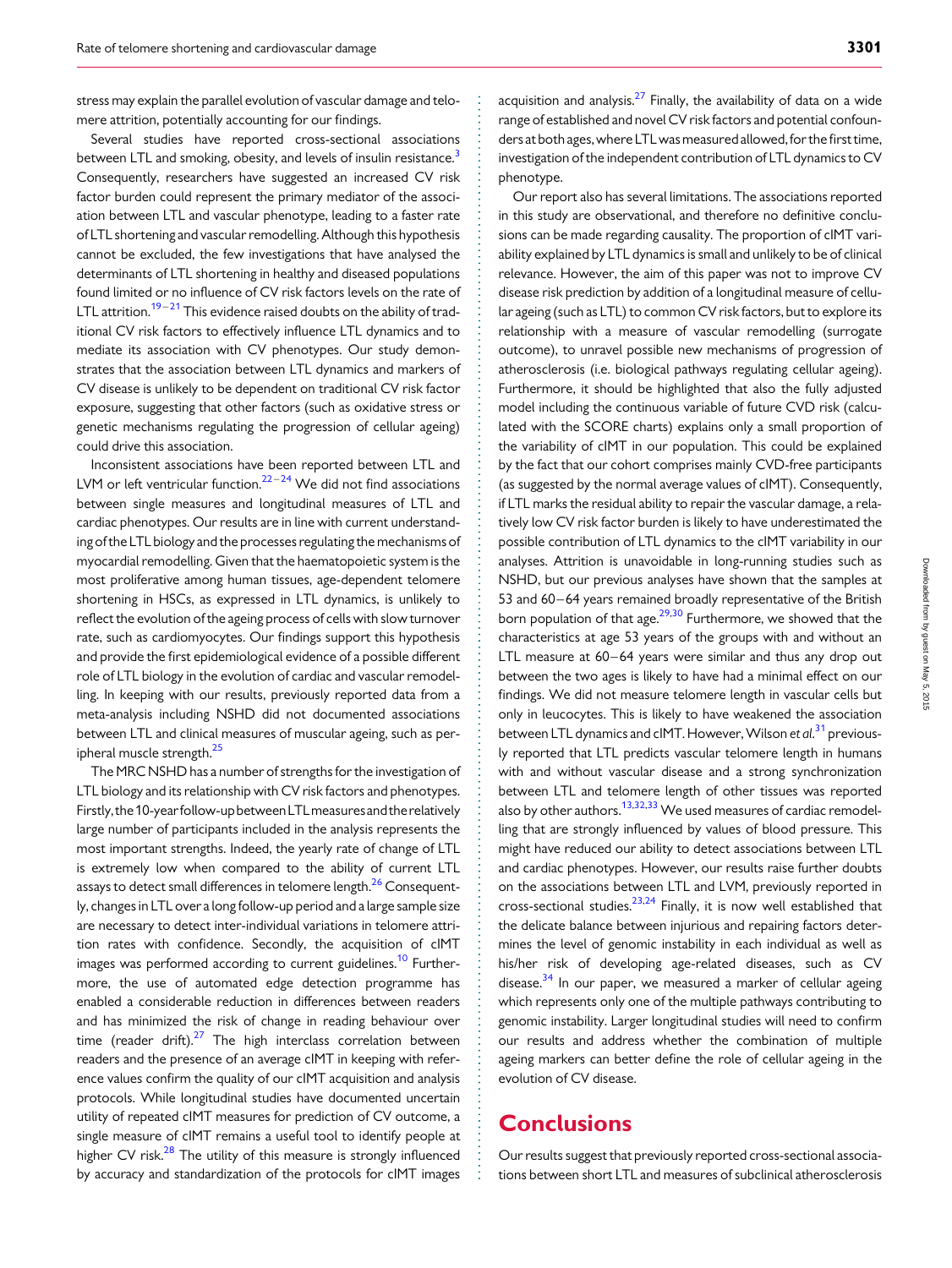<span id="page-6-0"></span>are likely dependent upon a faster rate of LTL attrition. Importantly, the association was only partially confounded by exposure to CV risk factors. This suggests that, over and above chronological age and CV risk factors, a small proportion of vascular but not cardiac remodelling could be explained by mechanisms regulating the rate of progression of cellular ageing during lifespan.

# Supplementary material

[Supplementary material is available at](http://eurheartj.oxfordjournals.org/lookup/suppl/doi:10.1093/eurheartj/ehu226/-/DC1) European Heart Journal online.

## Acknowledgements

The authors are grateful to NSHD study members who took part in this latest data collection for their continuing support. We thank members of the NSHD scientific and data collection team at the following centres: MRC Unit for Lifelong Health and Ageing; MRC Lifecourse Epidemiology Unit, University of Southampton; MRC Human Nutrition Research, Cambridge; Wellcome Trust (WT) Clinical Research Facility (CRF) Manchester and the Department of Clinical Radiology at the Central Manchester University Hospitals NHS Foundation Trust; WTCRF and Medical Physics at the Western General Hospital in Edinburgh; WTCRF and the Department of Nuclear Medicine at University Hospital Birmingham; WTCRF and the Department of Nuclear Medicine at University College London Hospital; CRF and the Department of Medical Physics at the University Hospital of Wales; CRF and Twin Research Unit at St Thomas' Hospital London.

## Funding

This work was supported by the Medical Research Council (R.H., A.W., and D.K.) (programme numbers MC\_UU\_12019/1, MC\_UU\_12019/2) and by researchers at the National Institute for Health Research University College London Hospitals Biomedical Research Centre (S.M.) (fellowship number BRC135/CM/SG). S.M. is funded by 'Il Circolo', 'Rosetrees Trust' and holds the 'European Research Grant in Hypertension' from Servierand the European Society of Hypertension. F.D. holds a Clinical Senior Lectureship Award supported by the UK Clinical Research Collaboration. F.D., S.M., T.K., and J.D. work at UCL, which received a proportion of funding from the Department of Health's National Institute of Health Research (NIHR) Biomedical Research Centres funding scheme. J.D. is a British Heart Foundation Chair holder. A.H. received support from a Department of Health's National Institute of Health Research (NIHR) Biomedical Research Centre Award to Imperial NHS Healthcare Trust and a British Heart Foundation Research Centre Excellence Award to Imperial College London. Funding to pay the Open Access publication charges for this article was provided by the UK Research Council (RCUK).

#### Conflict of interest: none declared.

## **References**

- 1. Blackburn EH. Telomere states and cell fates. Nature 2000;408:53–56.
- 2. Finkel T, Serrano M, Blasco MA. The common biology of cancer and ageing. Nature 2007;448:767–774.
- 3. Fuster JJ, Andres V. Telomere biology and cardiovascular disease. Circ Res 2006;99: 1167–1180.
- 4. Willeit P, Willeit J, Brandstatter A, Ehrlenbach S, Mayr A, Gasperi A, Weger S, Oberhollenzer F, Reindl M, Kronenberg F, Kiechl S. Cellular aging reflected by leukocyte telomere length predicts advanced atherosclerosis and cardiovascular disease risk. Arterioscler Thromb Vasc Biol 2010;30:1649–1656.
- 5. O'Donnell CJ, Demissie S, Kimura M, Levy D, Gardner JP, White C, D'Agostino RB, Wolf PA, Polak J, Cupples LA, Aviv A. Leukocyte telomere length and carotid artery intimal medial thickness: the Framingham Heart Study. Arterioscler Thromb Vasc Biol 2008;28:1165–1171.
- 6. Shetty P. Celebrating 65 years of the NSHD cohort. Lancet 2011;377:802.
- 7. Kuh D, Pierce M, Adams J, Deanfield J, Ekelund U, Friberg P, Ghosh AK, Harwood N, Hughes A, Macfarlane PW, Mishra G, Pellerin D, Wong A, Stephen AM, Richards M, Hardy R. Cohort profile: updating the cohort profile for the MRC National Survey of Health and Development: a new clinic-based data collection for ageing research. Int J Epidemiol 2011;40:e1–e9.
- 8. Rousseau K, Vinall LE, Butterworth SL, Hardy RJ, Holloway J, Wadsworth ME, Swallow DM. MUC7 haplotype analysis: results from a longitudinal birth cohort support protective effect of the MUC7\*5 allele on respiratory function. Ann Hum Genet 2006;70(Pt 4):417–427.
- 9. Martin-Ruiz CM, Gussekloo J, van HD, von ZT, Westendorp RG. Telomere length in white blood cells is not associated with morbidity or mortality in the oldest old: a population-based study. Aging Cell 2005;4:287–290.
- 10. Stein JH, Korcarz CE, Hurst RT, Lonn E, Kendall CB, Mohler ER, Najjar SS, Rembold CM, Post WS. Use of carotid ultrasound to identify subclinical vascular disease and evaluate cardiovascular disease risk: a consensus statement from the American Society of Echocardiography Carotid Intima-Media Thickness Task Force. Endorsed by the Society for Vascular Medicine. J Am Soc Echocardiogr 2008; 21:93–111.
- 11. Lang RM, Bierig M, Devereux RB, Flachskampf FA, Foster E, Pellikka PA, Picard MH, Roman MJ, Seward J, Shanewise JS, Solomon SD, Spencer KT, Sutton MS, Stewart WJ. Recommendations for chamber quantification: a report from the American Society of Echocardiography's Guidelines and Standards Committee and the Chamber Quantification Writing Group, developed in conjunction with the European Association of Echocardiography, a branch of the European Society of Cardiology. J Am Soc Echocardiogr 2005;18:1440–1463.
- 12. Burnett-Hartman AN, Fitzpatrick AL, Kronmal RA, Psaty BM, Jenny NS, Bis JC, Tracy RP, Kimura M, Aviv A. Telomere-associated polymorphisms correlate with cardiovascular disease mortality in Caucasian women: the Cardiovascular Health Study. Mech Ageing Dev 2012;133:275–281.
- 13. Kimura M, Gazitt Y, Cao X, Zhao X, Lansdorp PM, Aviv A. Synchrony of telomere length among hematopoietic cells. Exp Hematol 2010;38:854-859.
- 14. Aviv A, Levy D. Telomeres, atherosclerosis, and the hemothelium: the longer view. Annu Rev Med 2012;63:293-301.
- 15. Munzel T, Gori T, Bruno RM, Taddei S. Is oxidative stress a therapeutic target in cardiovascular disease? Eur Heart J 2010;31:2741-2748.
- 16. vonZT, SerraV, LorenzM, Saretzki G, Lenzen-GrossimlighausR, GessnerR, Risch A, Steinhagen-Thiessen E. Short telomeres in patients with vascular dementia: an indicator of low antioxidative capacity and a possible risk factor? Lab Invest 2000;80: 1739–1747.
- 17. von ZT. Oxidative stress shortens telomeres. Trends Biochem Sci 2002;27:339-344.
- 18. Masi S, Salpea KD, Li K, Parkar M, Nibali L, Donos N, Patel K, Taddei S, Deanfield JE, D'Aiuto F, Humphries SE. Oxidative stress, chronic inflammation, and telomere length in patients with periodontitis. Free Radic Biol Med 2011;50:730–735.
- 19. Aviv A, Chen W, Gardner JP, Kimura M, Brimacombe M, Cao X, Srinivasan SR, Berenson GS. Leukocyte telomere dynamics: longitudinal findings among young adults in the Bogalusa Heart Study. Am J Epidemiol 2009;169:323-329.
- 20. Farzaneh-Far R, Lin J, Epel ES, Harris WS, Blackburn EH, Whooley MA. Association of marine omega-3 fatty acid levels with telomeric aging in patients with coronary heart disease. JAMA 2010;303:250-257.
- 21. Farzaneh-Far R, Lin J, Epel E, Lapham K, Blackburn E, Whooley MA. Telomere length trajectory and its determinants in persons with coronary artery disease: longitudinal findings from the heart and soul study. PLoS One 2010;5:e8612.
- 22. Collerton J, Martin-Ruiz C, Kenny A, Barrass K, von ZT, Kirkwood T, Keavney B. Telomere length is associated with left ventricular function in the oldest old: the Newcastle 85+ study. Eur Heart | 2007;28:172-176.
- 23. Kuznetsova T, Codd V, Brouilette S, Thijs L, Gonzalez A, Jin Y, Richart T, van der Harst P, Diez J, Staessen JA, Samani NJ. Association between left ventricular mass and telomere length in a population study. Am J Epidemiol 2010;172:440-450.
- 24. Vasan RS, Demissie S, Kimura M, Cupples LA, White C, Gardner JP, Cao X, Levy D, Benjamin EJ, Aviv A. Association of leukocyte telomere length with echocardiographic left ventricular mass: the Framingham heart study. Circulation 2009;120: 1195–1202.
- 25. Gardner MP, Martin-Ruiz C, Cooper R, Hardy R, Sayer AA, Cooper C, Deary IJ, Gallacher J, Harris SE, Shiels PG, Starr JM, Kuh D, von ZT, Ben-Shlomo Y. Telomere length and physical performance at older ages: an individual participant meta-analysis. PLoS One 2013;8:e69526.
- 26. Aviv A, Valdes AM, Spector TD. Human telomere biology: pitfalls of moving from the laboratory to epidemiology. Int J Epidemiol 2006;35:1424-1429.